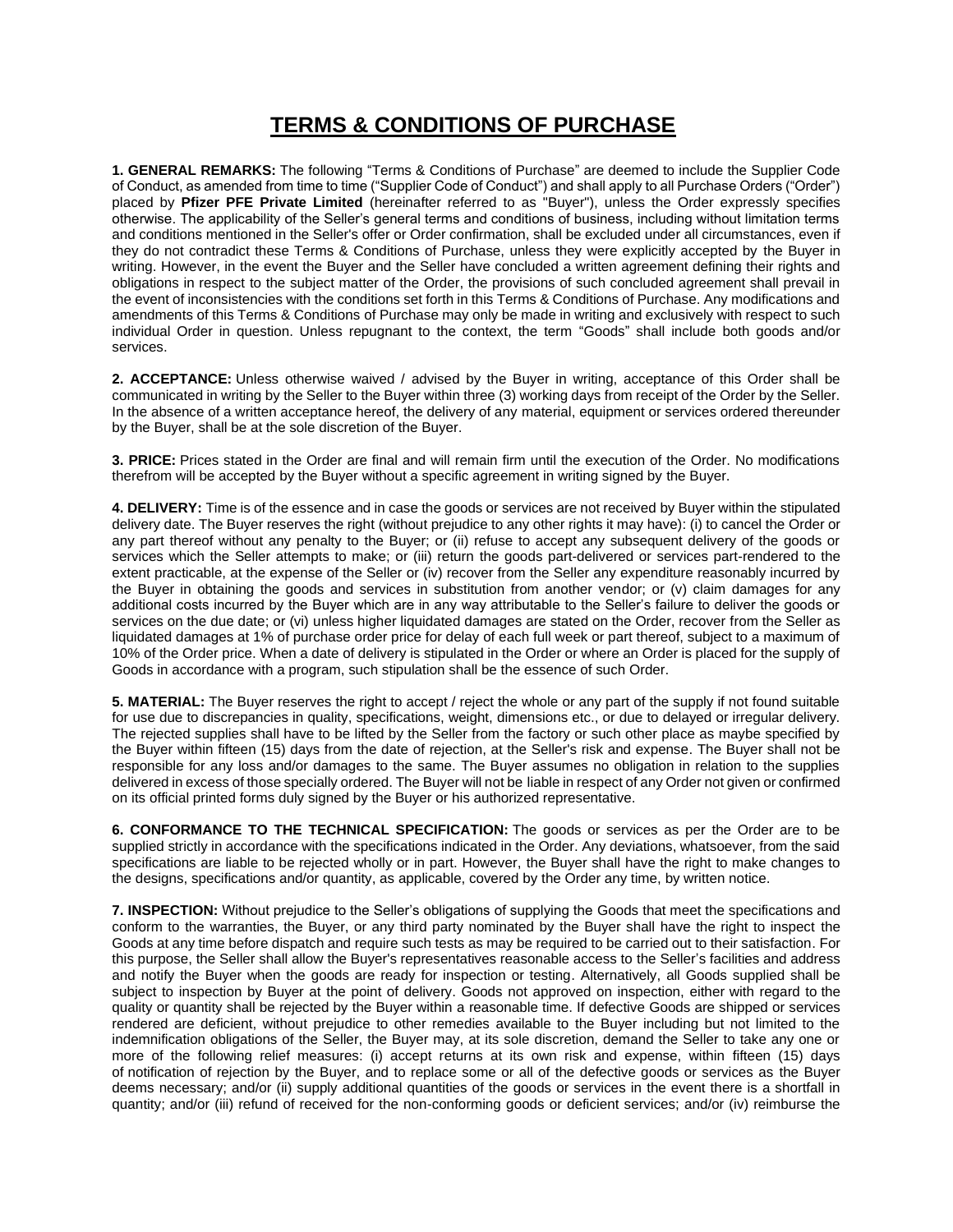Buyer for all reasonable expenses incurred by the Buyer resulting from any rejection or correction of the defective goods or services. Without prejudice to the Buyer's rights as stated herein, the Buyer shall also be entitled to sell or dispose of the supplies after expiry of the said 15-days notification period, on the account and risk of the Seller, either by public auction or by private sale without any further notice to the Seller.

**8. PACKING:** The Goods supplied must be sufficiently and properly packed and the Seller shall adhere to any special instructions given by the Buyer. Detailed specification of contents must be attached to each package in compliance with applicable laws (including but not limited to name of Goods, gross and net weight, batch number and manufacturing and expiry date). Unless otherwise specifically stated, all packing cases, containers and other packing materials shall be supplied by Seller free of charge to the Buyer. Any loss arising due to improper packing will be to the Seller's account and the Buyer will not be liable for any damage or loss in transit.

**9. PAYMENT:** The payment will be made as per the actual weight or quantity received by the Buyer. The Buyer's records shall be considered as final and conclusive on these points. The Buyer shall make the payment within such timelines as are stated in the Order, against the bills upon receipt of Goods in good condition. The Buyer is unilaterally entitled to set off any payments off the Seller against any claims of its affiliates against the Seller or its affiliates.

**10. SHIPPING DOCUMENTS:** Deliveries shall be accompanied by appropriate shipping documents including those specifically mentioned by the Buyer, if any. All shipping documents and/or invoices shall contain the Purchase Order number and, where applicable, any additional identification numbers or information as to the specific goods or services.

**11. GUARANTEE / WARRANTY:** The Seller warrants that the Goods when delivered: (i) would be of good material and workmanship, merchantable and free from any defect, legal or otherwise; (ii) would confirm strictly to the specifications, drawings or samples specified or furnished in the Order, quality agreement and all the relevant current Good Manufacturing Practice ("cGMP") regulations; and (iii) would be fit for the intended use and purpose. All warranties shall survive any intermediate or final inspections, delivery, acceptance, or payment by purchase and shall continue in effect – in the case of services – through a period of one (1) year commencing from the date of rendering of such services to the Buyer and in the case of Goods, through the residual useful life of such Goods. The Seller agrees that he/it and his/its sub-contractors have and will continue to possess all the licenses, permissions and certificates needed for the manufacture, sale and delivery of goods and perform the services required, hereunder, in accordance with the currently applicable cGMP regulations and other applicable laws. The Seller agrees to comply with all applicable laws and adhere to ethical business practices.

**12. TRANSIT RISK:** The Goods shall be delivered by the Seller to the Buyer at the Buyer's place of business or at such other place of transportation as may be specified in the Order provided nevertheless that from the time of the dispatch thereof from the Seller's premises and until such delivery, the risk of any loss or damage to or deterioration of the supplies from whatsoever cause arising shall be borne by the Seller.

**13. SUBLICENSE / SUBCONTRACT:** The Seller is not entitled to sublicense or subcontract any of its obligations under the Order without the prior written consent of the Buyer, whose consent may be granted at its sole discretion. In the event that the Buyer does grant any such approval: (i) the Seller will nonetheless remain fully liable for the performance of its obligations hereunder; and (ii) the Seller will be exclusively responsible for all costs associated with any such sublicense or subcontract arrangement.

**14. LIABILITY FOR INJURY:** If the Seller is required by the terms of this Order to perform any work on the Buyer's premises, to the maximum extent permissible by applicable law, the Seller agrees that the Seller shall be responsible for any damages or injuries to persons or property, including the Buyer's employees and agents, workers or employees, in connection with the performance of such work, and that the Seller shall hold harmless and indemnify the Buyer from and against any liability for such damages or injuries. Before commencing such work, the Seller shall maintain in force insurance policies against all risks that would normally be insured against by a prudent businessperson, including public liability insurance, property insurance and work injury compensation insurance. The policies should cover all third party liability in respect of bodily injuries and death, property damage at the workplace, and work injury related compensation, whether or not suffered at the workplace, arising out of or in connection with the performance of such work. The Seller is required to furnish to the Buyer a certificate of insurance containing full particulars of such insurance policies.

**15. NOTICE OF INSPECTION:** The Seller shall provide the Buyer with prior notice of, and the opportunity to attend (itself or through a representative of the Buyer), any regulatory inspection of any facility at which any of the manufacturing, processing, testing or storage activities relating to the Goods are performed ("Covered Activities"); provided that, if prior notice of any such inspection is not possible, the Seller shall provide notice and a summary of the results of such inspection to the Buyer within three (3) business days after such inspection. The Seller shall provide the Buyer with copies of any written inspection reports, requests, directives or other correspondence or communications issued to the Seller by any regulatory authority relating to the Covered Activities or the Goods ("Regulatory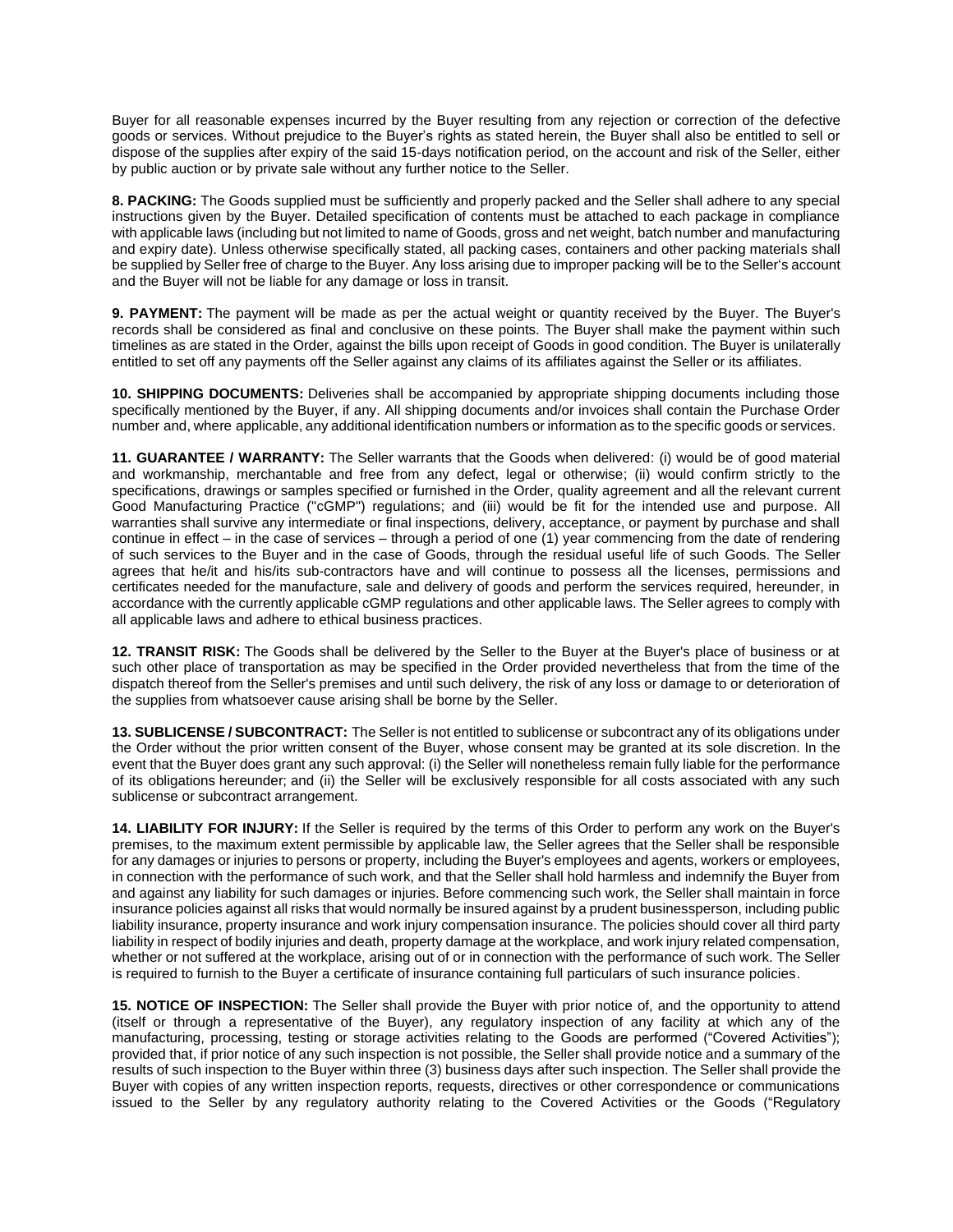Communications") within three (3) business days of the Seller's receipt thereof. Prior to responding to any Regulatory Communications, the Seller will provide a copy of any such responses to the Buyer for the Buyer's review and comment.

## **16. COMPLIANCE WITH ANTI-BRIBERY AND U.S. TRADE CONTROL LAWS**:

## (A) US TRADE CONTROL LAWS

- 1) The Seller understands that Buyer is required to and abide by the UK Bribery Act (UKBA), U.S. Foreign Corrupt Practices Act (FCPA), and the export control and economic sanctions laws and regulations of the United States, including but not limited to the U.S. Export Administration Regulations (Title 15 of the U.S. Code of Federal Regulations Part 730 et seq.), and regulations administered by the U.S. Treasury Department's Office of Foreign Assets Control (Title 31 of the U.S. Code of Federal Regulations Part 500 et seq.) (collectively, "Trade Control Laws"), including those restricting trade with Crimea, Cuba, Iran, North Korea, and Syria, and with specified prohibited and restricted parties.
- 2) The Seller represents and warrants that it will not sell, export, reexport or otherwise transfer any Buyer Products to any person in a U.S. embargoed destination, currently including Crimea, Cuba, Iran, North Korea, and Syria, unless authorized under U.S. law.
- 3) The Seller warrants further that it is not identified on any U.S. or other Government list of prohibited or restricted parties, including without limitation:
	- 3.1 the Specially Designated Nationals List, Foreign Sanctions Evaders List, or other restricted parties lists maintained by the U.S. Treasury Department's Office of Foreign Assets Control;
	- 3.2 the Entity List, Unverified List, Denied Parties List, or other lists maintained by the U.S. Commerce Department's Bureau of Industry and Security; or
	- 3.3 restricted lists maintained by the European Union, or other cognizant U.S. or non-U.S. governmental authorities.
- 4) The Seller further warrants that it is not owned or controlled, directly or indirectly, by any person identified on such lists, and the Seller will not sell, export, reexport or otherwise transfer any Buyer Products to any person identified on any such lists, or their 50% or more owned subsidiaries, unless authorized under U.S. or other applicable law.

## (B) ANTI-CORRUPTION LAWS

- 1) Seller understands that Buyer is required to and does abide by the United States Foreign Corrupt Practices Act ("FCPA"), the United Kingdom Bribery Act ("UKBA"), the OECD Convention on Combating Bribery of Foreign Public Officials in International Business Transactions, and all other applicable national and local anticorruption laws (collectively, the "Anti-Corruption Laws"). Each Party represents and warrants that no one acting on its behalf will offer, promise, make, accept, solicit, authorize or provide, directly or indirectly, any payments, gifts, or anything of value to any person for the purpose of corruptly or improperly influencing or rewarding any action, inaction, or decision by such person, or for the purpose of obtaining or retaining business or securing an improper business advantage. This representation and warranty extends to bribery of government officials or government employees (including employees of government-owned and governmentcontrolled corporations or agencies) and bribery of individuals or organizations operating in the private sector. Moreover, this representation and warranty extends to payments, even in nominal amounts, made to government officials to expedite or secure routine, non-discretionary actions (e.g. processing visas, licenses, or permits).
- 2) Each Party represents and warrants that no one acting on its behalf will offer, promise, make, accept, solicit, authorize or provide, directly or indirectly, any payments, gifts, or anything of value to any political party, official of a political party, or candidate (or to an intermediary of any such person) for the purpose of corruptly or improperly influencing or rewarding any action, inaction, or decision by such person.
	- 2.1 Seller understands that Buyer may immediately suspend payment, in its sole discretion and without notice, if the actions or inactions of Seller become subject to an investigation of potential violations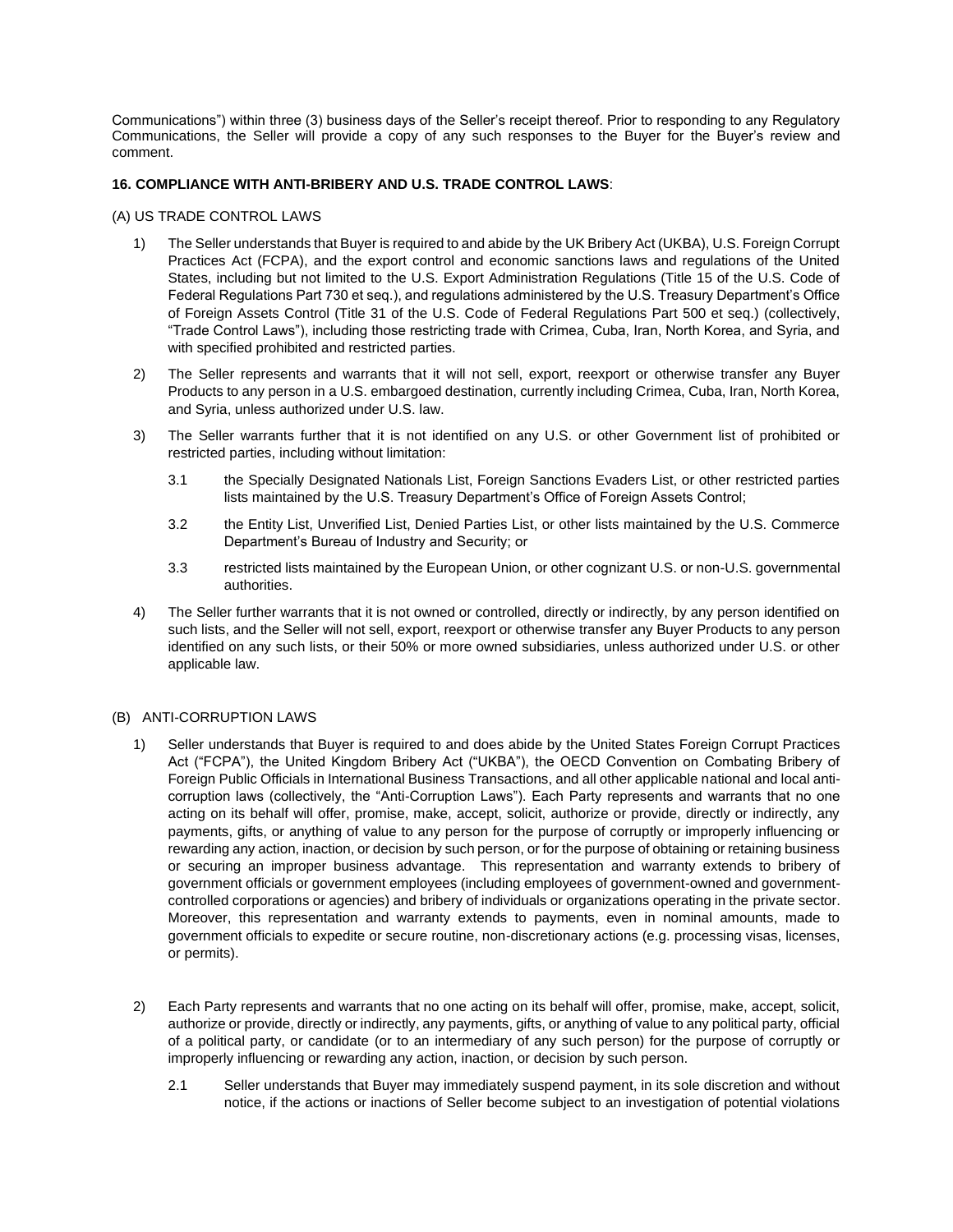of the Anti-Corruption Laws. Moreover, Seller understands that if Buyer determines that Seller failed to comply with the provisions of any Applicable Law, including the Anti-Corruption Laws, Buyer may immediately terminate this Agreement, and any payments due thereunder, in its sole discretion and without notice.

- 2.2 Each Party warrants that all Persons acting on its behalf will comply with all Applicable Laws in connection with all work under this Agreement, including the Anti-Corruption Laws if any, prevailing in the country(ies) in which such Party has its principal places of business.
- 2.3 Each Party further warrants and represents that should it learn or have reason to suspect any breach of the covenants in this section 2, it will immediately notify the other Party.
- 2.4 Buyer shall be allowed to reasonable access to the Seller's books and records and shall have the right to audit the Seller on a periodic basis with respect to this section 2.
- (C) Notwithstanding anything to the contrary herein, or in the Order, failure to comply with all applicable laws, including any anti- corruption laws applicable in any jurisdiction where the Order may be performed, shall result in the Buyer being entitled to summarily terminate the Order by providing written notice to this effect.
- (D) The Seller further warrants and represents that (a) it shall, and procure that the its personnel shall, comply with all applicable laws when performing the Order, or any other services it may perform on behalf of third parties; and (b) should it learn or have reason to suspect any breach of the covenants of this clause, regardless of how remotely, it will promptly take appropriate remedial steps and notify the Seller, in writing, of the occurrence of same.

**17. SUPPLIER CODE OF CONDUCT:** The Seller undertakes to adhere to the Supplier Code of Conduct (as may be amended from time to time), a copy of which is available at <https://www.viatris.com/en/about-us/corporate-governance>

**18**. **REMEDIES:** The remedies reserved in these Terms and Conditions and the Order shall be in addition to any other remedies provided in law or equity. No waiver of a breach of any provision of this Order shall constitute a waiver of any other breach or of such provision. Any waiver of the terms of this Order shall only be in writing.

**19. MODIFICATION OF PURCHASE ORDER AND NONASSIGNMENT:** These Terms and Conditions and the Order contains the complete and final agreement between the Buyer and the Seller. No agreement in the course of dealings between the Buyer and the Seller or any usage or other understanding in any way purporting to modify the terms and conditions hereof shall be binding upon the Buyer unless made in writing and signed by the Buyer or the Buyer's authorized representative. The Seller shall not assign this Order or any moneys due or to become due hereunder without the prior written consent of the Buyer or the Buyer's authorized representative. PROVIDED THAT the Buyer at its discretion shall be entitled to cede, assign and delegate its rights and obligations arising out of the Order to any of its associated companies by providing written notice to this effect to the Seller.

**20. CONFIDENTIALITY:** All Orders placed by the Buyer and drawings, documents, specifications, know how etc., given pursuant to any Order are strictly confidential, the Seller shall not dispose of any part of the Order or publish or cause to be published, any details of this Order without the Buyer's prior written consent.

**21. INTELLECTUAL PROPERTY:** The Seller represents, covenants, warrants and guarantees that the supplies and/or Goods specified herein and their importation, storage, use, manufacture, sale or supply, alone or in combination, do not violate any third parties rights, particularly infringement of any local or foreign intellectual property rights and agrees to indemnify the Buyer against all judgments, decrees, costs and expenses resulting from any such alleged infringements, and covenants that the Seller will, upon request of the Buyer and at the Seller's own expense, defend, or assist in the defense of any action which may be brought against the Buyer or those engaged with the said Goods.

**22. TERMINATION:** (A) The Buyer reserves the right to cancel this Order or any part thereof. (B) Notwithstanding anything contained hereto the Buyer shall be entitled to rescind the Order, in whole or in part, if delivery of the Goods is not made in accordance with these Terms and Conditions of the Order.

**23. INDEMNIFICATION:** The Seller hereby agrees, at its sole cost and expense, to defend, hold harmless and indemnify (collectively, "Indemnify"), to the extent permitted by applicable law, the Buyer and its affiliates and their respective directors, officers and employees of such persons and the respective successors and assigns of any of the foregoing (the "Buyer Indemnitees") from and against any and all loss or losses, liabilities, damages, penalties, fines,